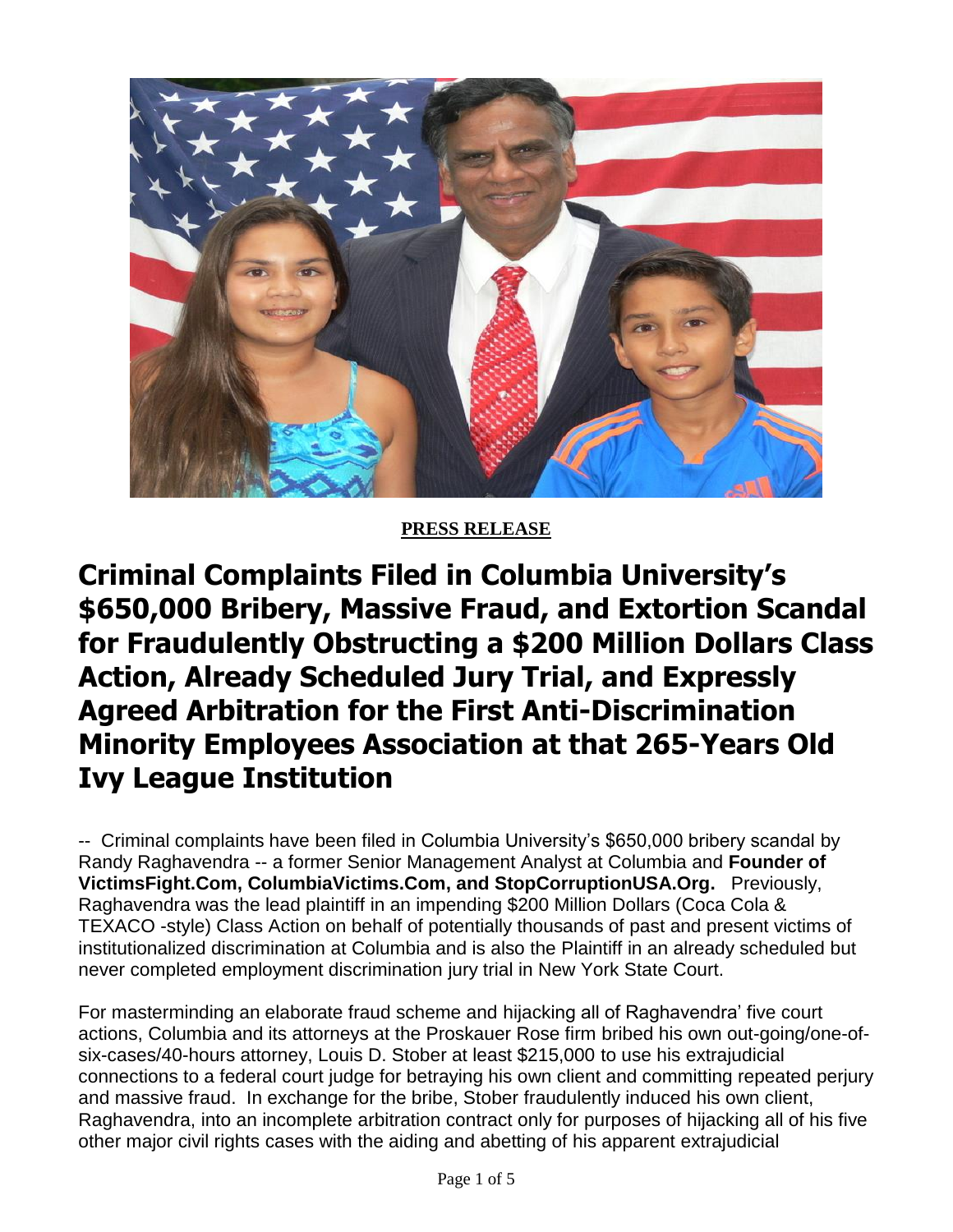connection, jurisdiction-lacking, and fraud-condoning Manhattan federal court judge. Stober's neighbor in Garden City, Long Island, is also a Manhattan federal court judge.

To allow for Columbia's total "bribe or quid pro quo" payments of up to \$650,000 to Stober and colluding dishonest attorneys at the Proskauer Rose firm, the former New York corporation counsel turned judge issued various "non-appealable and unconstitutional" orders including threats of totally absurd and unthinkable incarceration and even \$5,000/day fines against Plaintiff Raghavendra himself to deliberately cover-up the elaborate fraud, bribery, and extortion scheme and extraordinary civil rights conspiracy. Raghavendra – a 58-years old, dark-skinned Indian-American professional with two masters degrees -- has already sacrificed his entire professional career and family life during the past 15-years to establish the first equal opportunity promoting (anti-discrimination) "minority employees association" at Columbia University and for opposing it's institutionalized employment discrimination practices that caused one of its worst racial crisis in 2004 to 2009 that included hanging nooses, swastikas, "Plantation Mentality" and "Blacks were Invented for Cheap Slave Labor" related articles, and anti-racism hunger-strikes.

Columbia President Lee C. Bollinger and his attorneys at the Proskauer Rose firm with the aiding and abetting of a jurisdiction-lacking and extrajudicial-financial-interest federal court judge have been obstructing justice, suborning perjury, and engaging in other criminal conduct with impunity by preventing the prosecution of the elaborate fraud/bribery/RICO/criminal extortion scheme, while making an absolute mockery of the American justice system and the antidiscrimination laws enacted after decades of struggles by Dr. Martin Luther King. Jr.

Previously, on July 30, 2009, after only the first day of at least a 2-day arbitration and after realizing the extraordinary spirit of Dr. King and Mahatma Gandhi in Raghavendra, Columbia and its Proskauer Rose attorneys colluded with his out-going/client-betraying/40-hours attorney Stober to fraudulently induce him into an "incomplete arbitration" contract without any intention whatsoever of actually completing the second day of arbitration under the expressly agreed jurisdiction of labor arbitrator, Martin F. Scheinman, but only to exploit Stober's extrajudicial connections to the federal judge and for fraudulently misrepresenting that as a (fake) settlement agreement where Raghavendra is neither re-hired nor is paid a single penny in compensation.

For obstructing the completion of the already scheduled jury trial in New York State Court for over 10 years of illegal employment discrimination suffered by Raghavendra and the organization of the first anti-discrimination "Minority Employees Association" at the 265-years old Harlem based institution, Columbia has been once again seeking the assistance of the jurisdiction-lacking federal court judge to issue non-appealable orders and using the \$650,000 bribe payment in the guise of bogus attorney fees as leverage.

After the recent discovery of the elaborate fraud and bribery scheme, Raghavendra immediately filed criminal complaints with the U.S. Attorney/F.B.I. and other law enforcement agencies. He has also filed complaints with key elected officials of the U.S. House Judiciary Committee and the U.S. Senate Judiciary Committee for their immediate intervention and even potential impeachment of the federal court judge for abuse of power, obstructing justice, suborning perjury, and covering up the elaborate fraud, \$650,000 bribe, and criminal extortion scheme and civil rights conspiracy --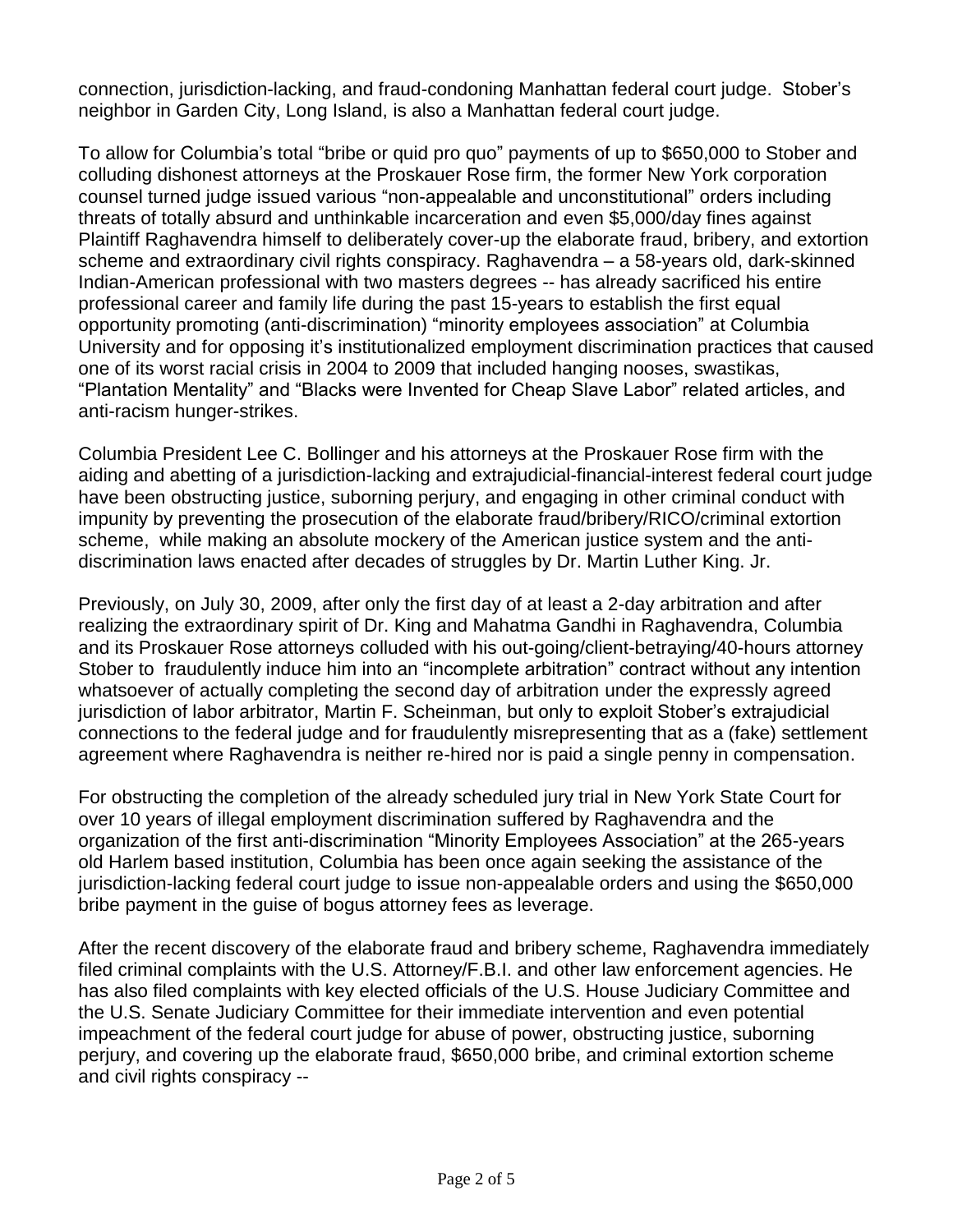**New York, NY (October 2019) --** Criminal complaints have been filed in an effort to stop a jurisdiction- lacking SDNY Manhattan Federal Judge Paul Crotty from continuing to aid and abet Columbia University's \$650,000 bribery scandal by its former senior management analyst, Randy Raghavendra. By contradicting even his own Magistrate Judge Henry B. Pitman, the former New York corporation counsel turned judge had aided and abetted Raghavendra's own one-of-six-cases/40-hours attorney Louis D. Stober to betray his own client and seek unthinkable \$5,000/day fines and even racially-motivated incarceration of his own 58-years old, dark-skinned Dr. King type client for coveringup Columbia's bribery scandal in which he would be paid a lucrative bribe in the guise of hundreds of thousands of dollars of bogus attorney fees.

 From 2009, the 58-years old father of three little children had dedicated his whole life to lawfully change Columbia's illegal policy of firing minority employees for protected activities such as lawful organization of any Equal Opportunity Promoting "Minority Employees Association" similar to those at many other prestigious universities. In 2009, Columbia had signed an Incomplete Arbitration Contract with Raghavendra for his re-hiring, allow for the lawful organization of an anti-discrimination employees association and end many of its discrimination policies in exchange for not initiating at least a \$200 Million Dollars (Coca Cola and TEXACO style) Class Action on behalf of the potentially thousands of past and present victims of institutionalized discrimination at Columbia during the period (2004-2009) of its worst racial crisis that included hanging nooses, swastikas, "Plantation Mentality" and Blacks were Invented for Cheap Slave Labor" related articles, and anti-racism hunger-strikes.

 Raghavendra, who recently founded the VictimsFight.Com, ColumbiaVictims.Com, StopCorruptionUSA.Org, and other social justice websites has asserted that Columbia had hired the Proskauer Rose firm based on its history of bribing plaintiffs' attorneys. Recently in 2011, the Second Circuit had ruled that another client of Proskauer Rose, Nextel Communications, had attempted to pay a **\$7 Million Dollars "bribe"** (in the guise of bogus attorney fees) to another Plaintiffs' law firm for betraying and deceiving their own clients (class of hundreds of racially discriminated employees) into totally unacceptable and or absurd settlement agreements. One of the former partners of that same law firm (Steven Morelli) was recently disbarred and sentenced to prison for stealing from his own clients. In his complaint, Raghavendra has also alleged that there have been reports of Proskauer Rose bribing even government officials to fix any major employment discrimination complaints. In The Independent, Katherine Griffiths described Proskauer Rose as being "masterful" in keeping out discrimination suits from "Niggers and Spicks" at another one of their clients, Marubeni America.

 The involvement of Judge Crotty in Columbia's bribery scandal became more obvious last year, in 2018, after he repeatedly refused to recuse himself, exhibited extraordinary extrajudicial favoritism, refused to read any of the tens of thousands of pages of motion papers filed by Raghavendra, denied expressly agreed arbitration under jurisdiction of labor arbitrator Martin Scheinman, and issued various non-appealable and totally baseless injunctions only to obstruct the prosecution of the elaborate fraud/bribery and criminal extortion scheme masterminded by out-going/one-of-six-case/40-hours attorney and also obstruct the litigation of any of the EEOC-authorized continuing illegal employment discrimination claims.

 In his various complaints, Raghavendra has alleged that after failed attempts to initially extort \$150,000 from him, his own one-of-six-cases/40-hours attorney Stober, with the aiding and abetting of Judge Crotty, colluded with the Columbia attorneys for blackmailing him and making threats that he has high level judicial connections and that even his neighbor in Garden City is a judge of the Manhattan Federal court and that he can easily get away with perjury and fraud in that court. Previously at a 2010 court conference, Stober himself had admitted in open court the "Bribe or Quid Pro Quo Agreement" to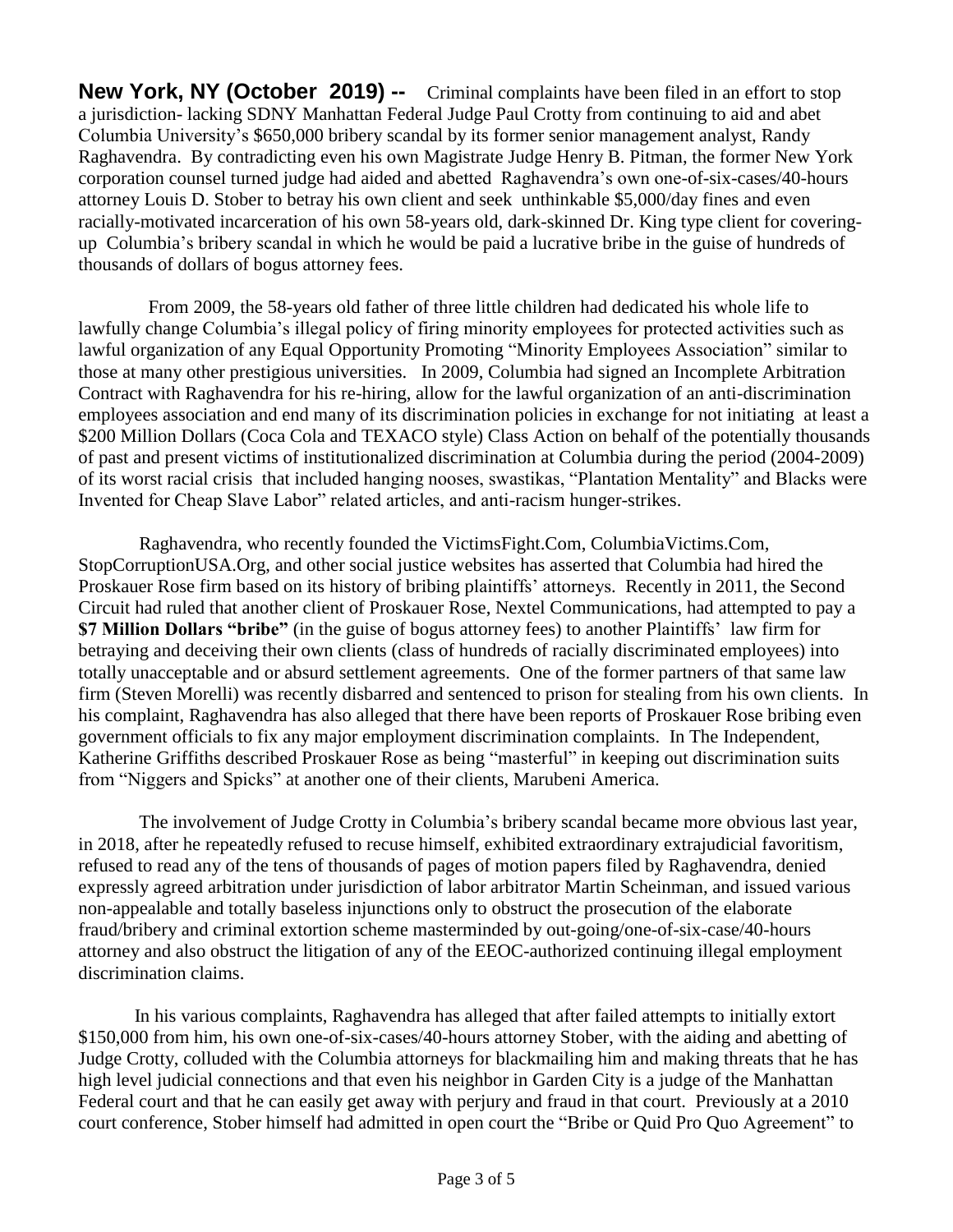extort "involuntary releases" as follows:

## "**Mr. Raghavendra**,….**holds the key to the cashier's box**….**he will sign**,… **I'll get mine (bribe money)"**

 Jurisdiction-lacking Judge Crotty himself repeatedly conceded in each of his various abusive orders that he never wanted his extrajudicial-financial-interest/one-of-six-cases/40-hours attorney Stober to represent his client, Raghavendra, at all but **only to be an (illegal) "intervener" to hijack all of his own client's multi-action civil rights litigation in exchange for the "bribe" Columbia would pay** for betraying and litigating against his own client and for obstructing the \$200 Million Dollars class action, the already scheduled jury trial, and any anti-discrimination "minority employees association" at that Harlem based institution.

 Referring to the diminished status of the Civil Rights laws in America recently and also the numerous sexual harassment scandals at Columbia, the dark-skinned, Indian-American who had sacrificed his entire executive career and life for seeking equal opportunity for minority employees said:

 **"When a jurisdiction-lacking and fraud condoning Federal Court Judge is fining a colored man \$5,000/day to force the withdrawal of his racial discrimination claims and to openly allow the bribing of an out-going/one-of-six-cases/client-betraying/ 40-hours attorney for the defrauding of his own client -- a victim of years of illegal racial discrimination by a 265-years old institution with a known history of institutionalized racism -- that could be the Death of the American Justice System and the Civil Rights laws that Dr. King had sacrificed his whole life for.** 

 **It is unfortunate that the prestigious Columbia would agree to settle only with men accused of rape or sexual assault on its campus but not for any equal opportunity."**

 Raghavendra has alleged that, in 2009, Columbia President Bollinger had hired the most unethical \$600/hour attorneys from Proskauer Rose for bribing his own one-of-six-cases attorney Stober for fraudulently inducing him (his own client) into signing an Incomplete Arbitration Contract without any intention of actually completing the expressly agreed arbitration. Columbia abused Stober's extrajudicial connection to the jurisdiction-lacking federal judge to obstruct the completion of the expressly agreed arbitration and obtain various non-appealable and illegal orders that would hijack all of his four pending cases without providing any relief whatsoever but **"only to legitimize the bribe payment."** 

 Previously, **Columbia President Bollinger had illegally fired Raghavendra** for his mere attempts to lawfully establish an Equal Opportunity Promoting Employees Association at the 265-years old Ivy League University. Previously, Bollinger had also used the Proskauer Rose firm to successfully intimidate even the former Head of Equal Opportunity at Columbia, Zenobia White-Farrell, to withdraw her class action on behalf of hundreds of Black employees at Columbia. Despite his two masters degrees in engineering and business administration and over 25 years of accomplishments, Columbia has continued to illegally retaliate by refusing to hire Raghavendra to any vacant positions he applied for.

The Proskauer Rose firm was hired by Columbia as its new attorney only in 2009 and after a jury trial was already scheduled in Raghavendra's 2003 main action in New York state court regarding racial discrimination in executive hiring. The 2003 case was filed while he was still employed at Columbia. Raghavendra has alleged that in July 2009, instead of proceeding with the deposition of President Bollinger and a jury trial, Proskauer Rose repeatedly lied and deceived both the state and